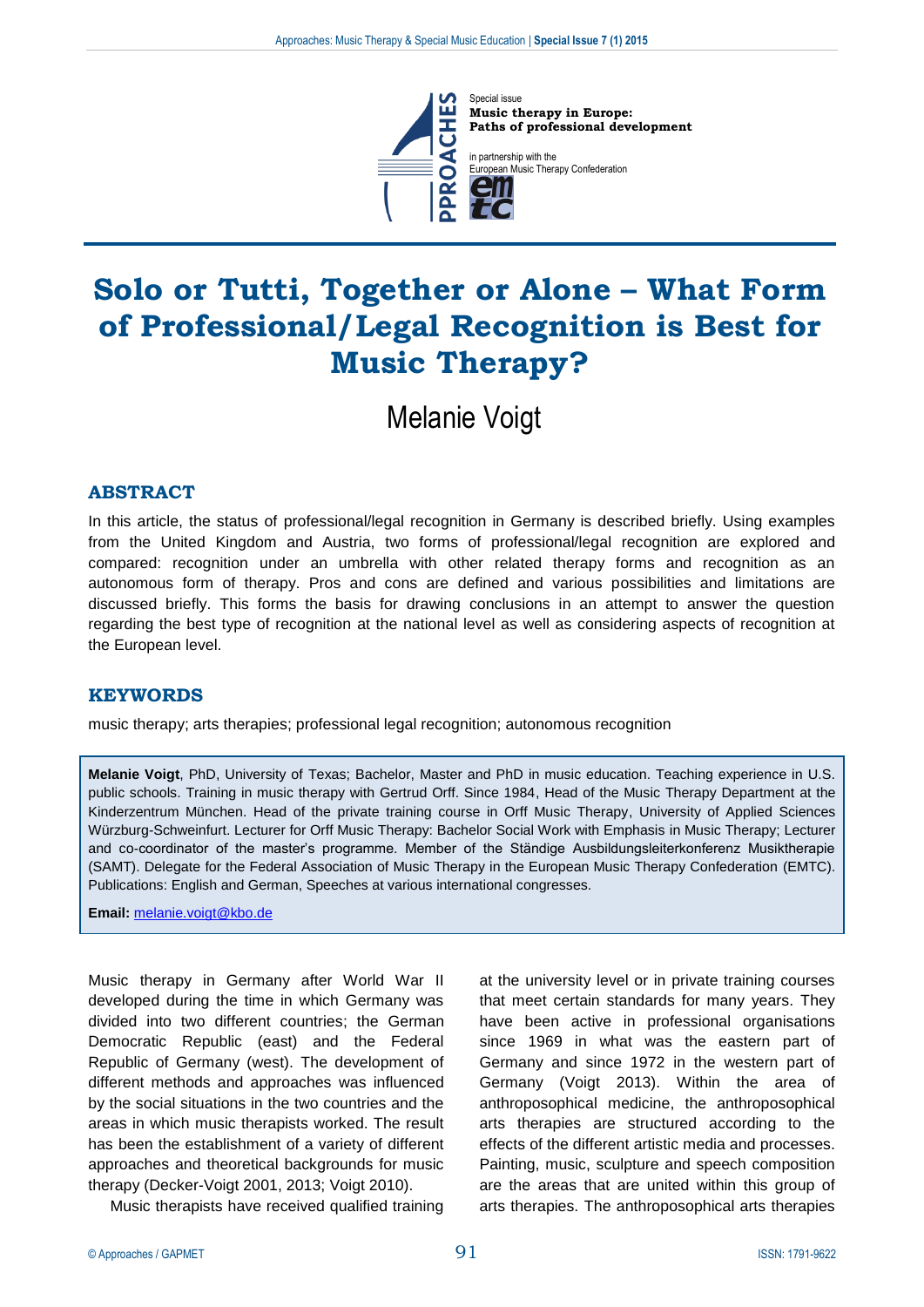are recognised in Germany as services of integrated medical treatment within anthroposophical medicine according to the regulations of the Fifth Book of Social Law. The title "Anthroposophische Kunsttherapie (BVAKT)®" is a registered trademark and is protected in this way. Music therapists who are trained in anthroposophical music therapy, who meet the quality standards of the profession, and who are thus recognised as anthroposophical arts therapists by the professional organisation, can offer services within the integrated anthroposophical medical treatment (BVAKT 2010).

In spite of this, the profession has not been recognised and is not yet regulated by law. As a result, the title 'music therapist' is not protected, and anyone can call himself a music therapist. This is a source of concern for qualified German music therapists. Not only is it seen as a risk for the profession as a whole, but also as a risk for patients or clients when training, competencies and ethics are not clearly defined. Additionally, music therapy is not a form of treatment that is financed by health insurance, in contrast to recognised treatments such as occupational therapy, speech therapy or psychotherapy.

These factors have led to pursuing possibilities for the legal recognition of the profession with protection of the title and recognition within the health system. In the meantime, in order to try to deal with this problem, certification of music therapists according to defined standards is carried out by the professional organisations of the country.

In Germany, there are two possibilities that are currently being looked into. The first is the recognition of music therapy within a group of related therapies. The second is pursuing recognition for music therapy as a separate and unique entity. I would like to explore these two possibilities, looking at the experiences of other countries, what might be possible and/or necessary in each process, and what pros and cons can be identified for each. On this basis I will attempt to draw conclusions and to relate them to the current situation in Germany.

# **CURRENT TYPES OF RECOGNITION IN EUROPE**

At present, the profession of music therapy is regulated in three European countries by law: in the United Kingdom (UK), in Austria and in Latvia. In two of these countries (UK and Latvia) the profession is regulated and recognised together with other therapies. In Austria, there is a law regulating music therapy as a profession in its own right. In this article, the regulations in the UK and in Austria will be examined.

#### **Recognition within a group of therapies**

Music therapy has been regulated in the UK together with art and drama therapies since 1997 with 'arts therapies' being the umbrella for all three (Harrison 2015; Odell-Miller & Sandford 2009; Watson 2015). The authors are of the opinion that this has made the influence of the growth of the discipline greater. What does this type of regulation mean for the profession as a whole?

Only qualified persons who meet the standards of and are registered with the Health and Care Professions Council (HCPC) are allowed to use the title 'music therapist' (HCPC no date: para. 1). Persons are considered qualified when they have completed a training course approved by the HCPC. In the UK, all training courses in music therapy are carried out at the Master's level and, in order to be admitted, students must show a high level of musical proficiency (Odell-Miller & Sandford 2009; Watson 2014). As I understand it, the HCPC has standards of training that form a framework for education and training, including: programme admissions, programme management and resources, necessary characteristics of the curriculum, practice placement and necessary characteristics of assessment. Concrete subjects are not named (HCPC 2014). Music therapists involved in training have developed the contents of the music therapy training courses (Odell-Miller & Sandford 2009; Watson 2014). What work by music therapists was necessary in order to achieve this?

There are various training backgrounds in the UK, for example Nordoff-Robbins, developmental and humanistic approaches, psychoanalytically oriented and psychodynamic approaches. In spite of the fact that the aspects of therapy emphasised may differ according to the approach of the therapist and the individual needs of the client, the common denominator for all forms of music therapy is based on the establishment of the client/therapist relationship using music as the means of communicating within it. Using this common denominator, music therapists have had to work together in order to agree on common and "rigorous basic standards for training and competencies" (Odell-Miller & Sandford 2009: para. 9). These standards now form a core syllabus for all training courses in music therapy, resulting in a large area of common theoretical foundations among all courses. In spite of this, each training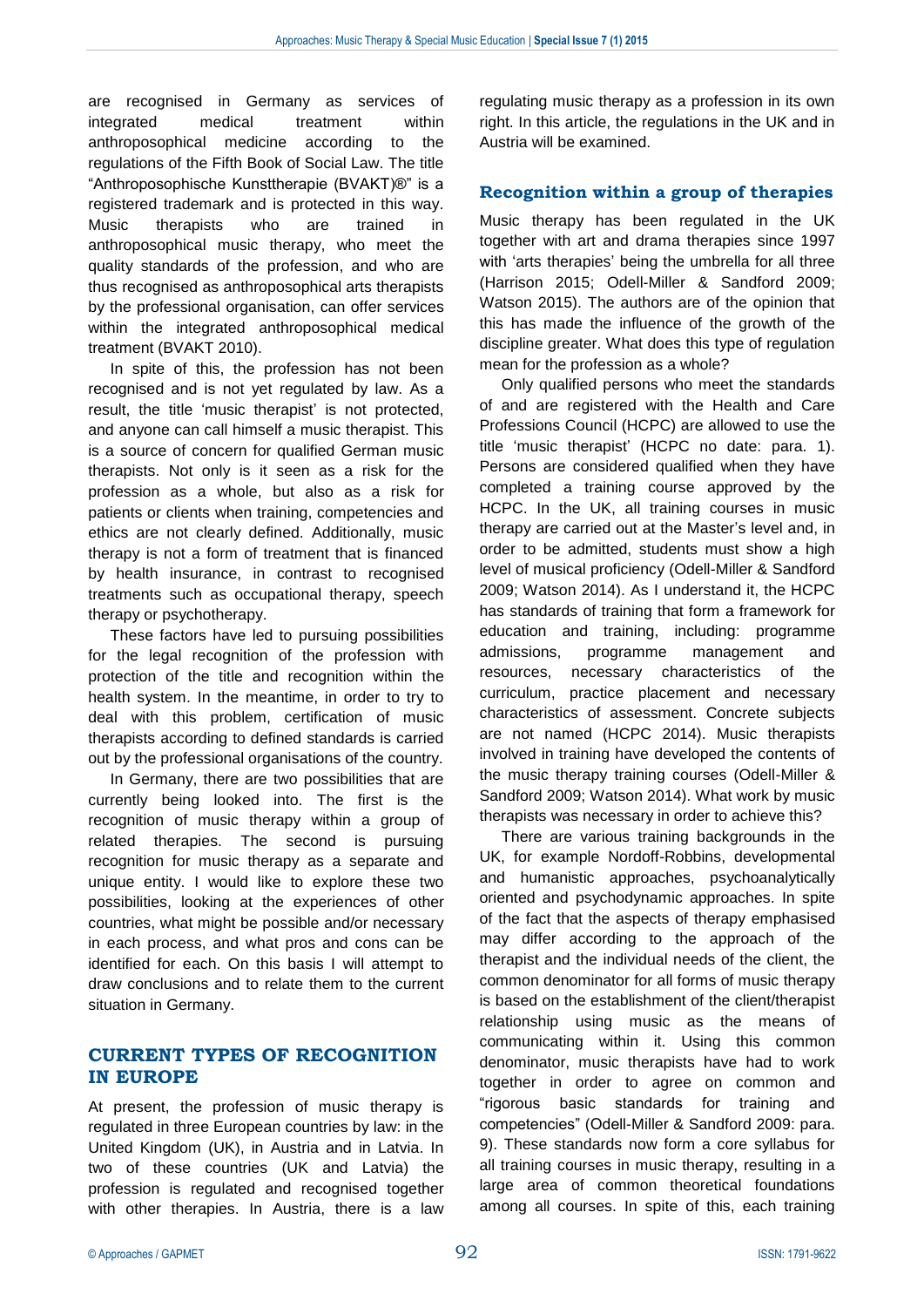course has its special theoretical basis for describing and supporting clinical work (Watson 2014).

The HCPC has also defined certain proficiencies that must be present when the student completes his or her studies as an arts therapist. There are proficiencies that all arts therapists must have and proficiencies that are unique to each form of therapy within this group of therapies (HCPC 2013). The HCPC also watches over the continuing professional development (CPD) of therapists (HCPC 2012). An audit of registered therapists occurs every two years in which the continuing education of a percentage of registrants is checked against standards for registration renewal (Watson 2014).

The experiences of state registration under the umbrella of arts therapies in the UK have been positive (Odell-Miller & Sandford 2009). The authors describe the alliance and partnership between the different arts therapies as strong. They state that these have been used to maximise the position of the professions in negotiations with the government by having a common voice while at the same time maintaining the differentiation between the forms of therapy. An example named here is the establishment of a pay scale for music therapists similar to that of clinical psychologists and psychotherapists after several years of negotiations with the Department of Health (Odell-Miller & Sandford 2009).

Odell-Miller and Sandford (2009) also stress the importance of the continuous learning process that takes place after recognition through debating important issues for the profession which then lead to necessary further development and changes in the profession. For example, the authors stress that through close work between practitioners and trainers, the ways in which current therapists are trained can be influenced by practice because most trainers are also active in clinical work and research. According to Watson (2014), there is also less polarisation between music therapists from different theoretical backgrounds now due to working together and teaching together in different training programmes.

#### **Recognition as an autonomous form of therapy**

The music therapy law in Austria was passed by Parliament in 2009. Unlike the UK, music therapy in Austria is not under an umbrella with other therapies, but is regulated as an autonomous form of therapy. According to Fitzthum, interviewed by Wolfram (2008), the process leading to legal recognition took 20 years and involved many persons in addition to the music therapy association. These included the Ministry of Health, Family and Youth, the university in Vienna and, at the end of the process, a representative of the training course in Ethno Music Therapy as well as representatives of professions that were already legally recognised. It became clear that music therapy did not fit as a profession within the laws for the medical technical professions, the profession of healthcare or the profession of psychotherapy. Although music therapy was not considered to be psychotherapy according to the law, it was mentioned in that law as a so-called "source profession" ("Quellenberuf") (Wolfram 2008: 2). Fitzthum sees this as an advantage, because the profession was named in a law for the first time (Fitzthum 2015; Wolfram 2008).

The professional music therapy organisation in Austria was involved in this process up to the phase of assessment and appraisal. After that, they had no more influence regarding the process of recognition. Here, the Ministry of Health considered many expert opinions, including those of the medical board. Fitzthum described this period as not being a "musical request show". Two aspects that she referred to as important aims of recognition were patient protection and consumer protection (Wolfram 2008).

Fitzthum describes music therapy in Austria as a relatively homogenous field. She sees this as a result of the size of the country, but also as a result of the tradition of training. In Austria nearly all music therapists have been qualified through training in the so-called "Viennese School" of the University of Music in Vienna. She sees this as a factor that has served to unite those striving for recognition (Wolfram 2008).

The Austrian law regulates training and the right to practice. The training must be done at an Austrian university or university of applied science, or, if this is not the case, the previous training must be verified by the Ministry of Health as being equal to the requirements of the law. If this is not the case, the person either may not practice or must provide proof that he or she has completed remedial work in order to meet the standards.The prerequisite for acceptance to a training programme and the programmes that are accepted are defined. Certain concrete contents of the training programmes and the number of hours needed for subjects such as self-experience, ethics and knowledge of the general framework of working within the health system are determined (BGB1.I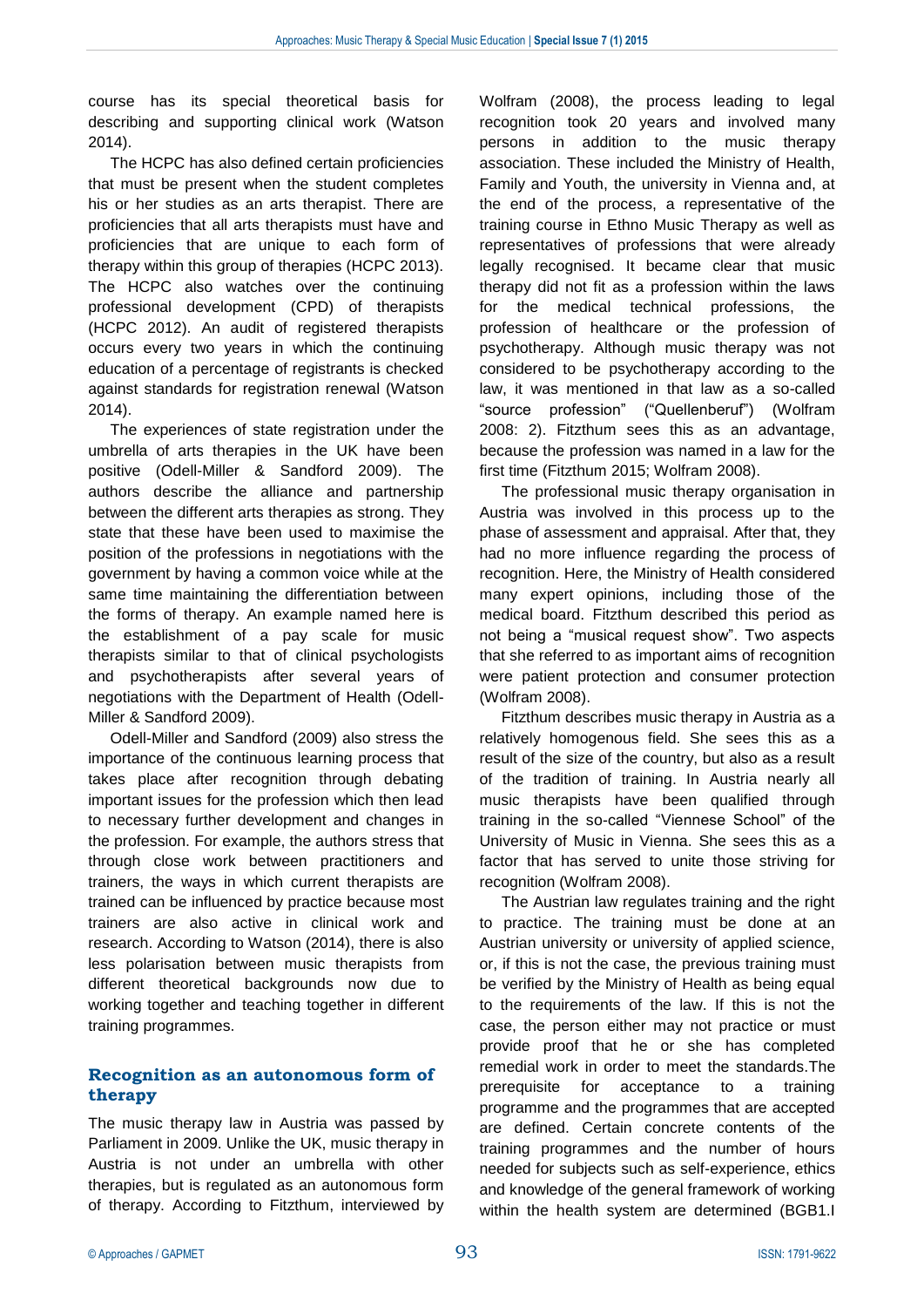Nr. 93/2008). Practice is divided into two types of practice, either as a co-responsible music therapist (Bachelor's degree) or as an autonomous music therapist (Master's degree). This means that only music therapists with a Master's degree are allowed to work in private practice (Wolfram 2008; BGBl. I Nr. 93/2008). Registration with the Ministry of Health after completion of training is required in order to be able to practice at all. After registration, continuing education is required (BGBl. I Nr. 93/2008). Although recognised and regulated, music therapy is not financed by health insurance in Austria at the present time (Finanzierung von Musiktherapie no date: para. 1).

Fitzthum considers the definition of music therapy within the law as an autonomous profession to be positive. She stresses that positions for music therapists no longer have to be defined as occupational therapy or other treatment forms because music therapy is now a legally registered profession (Fitzthum 2015; Wolfram 2008).

# **SUMMARY OF THE EFFECTS OF LEGAL RECOGNITION OF MUSIC THERAPY**

Both in the UK and in Austria, the aims of striving for professional/legal regulation were to protect the profession, to protect the title "music therapist" and to ensure quality training and thus, quality treatment for the patients/clients.

Legal recognition has led to the regulation of training and practice of music therapy in both countries. Neither the music therapy law in Austria nor the regulation of education and training through the HCPC regulate all contents of the music therapy training programmes, leaving leeway for further development and necessary change. Both regulations include the requirement of continuing education. In both countries, the professions were recognised within the healthcare system of the respective country.

Although there is a difference between the countries in the homogeneity of the approaches to music therapy, Odell-Miller and Sandford (2009) and Fitzthum (Wolfram 2008) stressed the necessity of cooperation and unity of purpose within the community of music therapy in order to succeed in achieving recognition.

The sources consulted describe the regulation of music therapy as having had a positive effect on the profession as a whole. Odell-Miller and Sandford (2009) see "strength in numbers" through the regulation with other related therapies under the

umbrella of the arts therapies. They also speak positively of further development of the profession that has taken place after recognition. Fitzthum sees the fact that music therapy is an autonomous profession as something that strengthens the perception and the position of music therapy among employers and the public in general (Fitzthum 2015; Wolfram 2008).

# **DISCUSSION OF PRO, CONS AND POSSIBILITIES**

When the profession of music therapy is legally recognised, be it as an autonomous form of therapy or as a specific therapy within a group of related therapies, the professional organisation and the institutions of music therapy training alone do not determine how music therapy, music therapy training and professional practice are defined. Government, higher education, medicine and professions that are already regulated by law will be included in the process. This could mean that compromises that were previously not considered by the music therapists must be made. This can be seen both as a pro and a con of regulation/recognition, depending upon the view of those who are responsible for music therapy in this process. Seen positively, music therapy would then no longer be an 'outsider' within the health system. Seen negatively, certain things that may have been possible up to that point may no longer be possible.

When music therapy is recognised within a group of related therapies, whether arts therapies, psychotherapy or other therapies, it is possible that it will not be seen as the specific form of therapy that it is, if the specifics of all forms of therapy within the group are not clearly defined. This could be seen as being an argument against recognition within a group of related therapies. An argument for this type of recognition is the possibility of maximising the positions of the professions that are members of the group when negotiations are necessary. A larger group of professionals can have more influence than a few when common interests need to be pursued.

Some may think that legal recognition leads to uniformity of the profession, in which all variety and specifics that might contribute to the profile of the profession are levelled out. They may see this as an argument against regulation in general. The results of recognition in the UK show that this is not necessarily the case. A common denominator was found on the basis of which a consensus of common theoretical foundations was developed as a framework, allowing room for the profiles of the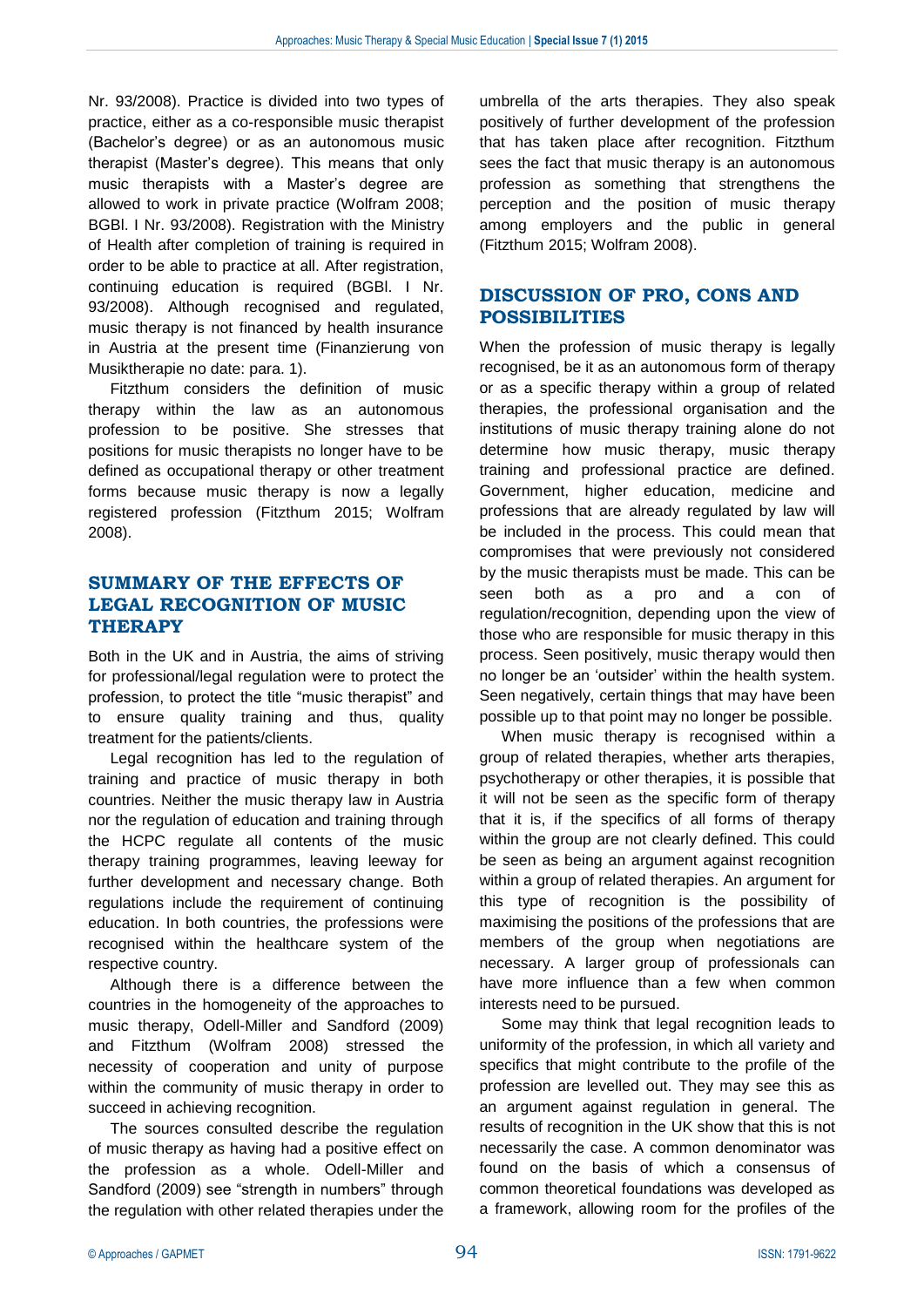different methods and approaches to be used within that framework. In the UK, it seems that different methods and approaches have not suffered because of regulation. On the contrary, they seem now to be able to work together without polarisation while maintaining their specific identities.

Although music therapy in Austria seems to be a relatively homogenous profession, there are two different institutions with different profiles that train music therapists. As pointed out above, in the Austrian music therapy law, the methods and approaches of music therapy that can be taught are not defined. Rather, a general framework is defined in which the institutions offering music therapy training can teach their methods and approaches. This argument against recognition/registration seems to be without substance. In both countries, dialogue and compromise were necessary in order to achieve recognition.

Recognition by national law serves to protect the profession and the client. One clear drawback for both types of recognition discussed is the effect upon the possibilities of trained music therapists from countries with other forms of recognition or without recognition to practice in countries with recognition by law. Neither Austrian-trained music therapists, nor music therapists trained in the UK are automatically eligible to practise in the other country. This can be a problem when personal situations make a move to a different land necessary.

# **CONCLUSIONS**

Which form of recognition, 'solo' or 'tutti' – recognition under an 'umbrella' or recognition as an autonomous form of therapy – should be recommended? In my opinion, neither the one nor the other can be considered the 'right' form of recognition. Rather, when making a choice of how to become recognised, the situations in each country must be considered. There are advantages and disadvantages to both.

In both, all persons involved must be willing to put all their cards on the table to enter into dialogue and to make compromises in order to find common ground with which all those involved can identify. The profiles can then exist upon this common ground without being lost. In Germany we have experienced progress in this area through the work of the Kassel Conference and the Federal Association of Music Therapy as well as through the establishment of standards for private training. Additionally, all persons involved must be aware of the fact that they alone will not determine how recognition is regulated, but that other official agencies such as the Ministry of Health will be involved here, making further compromises necessary.

If the decision is made to strive for recognition within a group, then it must be guaranteed that the specifics of the profession (e.g. training and competencies) are clearly defined. At the same time, it is not necessary to negate those competencies that the profession has in common with the other members of the group. In the UK this seems to have been done successfully. The work that has been done up to now within the group of the anthroposophical arts therapies in Germany also seems to prove that this is possible, even if the recognition that has been achieved there is on a very small scale and is not determined by law.

It stands to reason that there is also "strength in numbers". This can be a legitimate argument for striving for recognition within a group of therapies. On the other hand, if one tries to achieve recognition alone, then it will be necessary to ensure that there is enough support from others to help achieve recognition and also to reach necessary goals after recognition.

No matter which form of recognition is chosen, music therapists must be aware of the fact that they cannot then sit back and let everything remain at the status quo. Further development in the profession will be necessary within the framework of recognition. This was very clearly stated by the sources consulted regarding music therapy in the UK.

Either form of recognition can pose problems for colleagues from other countries who, even if trained with high quality, do not meet the criteria of the country with recognition. All music therapists need to be aware of this.

This last factor brings up the question of recognition within Europe. If we consider what has been attempted in the field of psychotherapy for recognition, it becomes clear that this is no easy task. The European Association for Psychotherapy admitted two amendments for the Directive of the European Parliament and of the council on the recognition of professional qualifications with the aim of automatic recognition of psychotherapists and establishment of standards of education and training and professional practice (EAD no date). Although the European Parliament (2004) approved these, both the Commission of the European Communities (2004) and the Council of the European Union (2004) did not. The Commission did not see the conditions for automatic recognition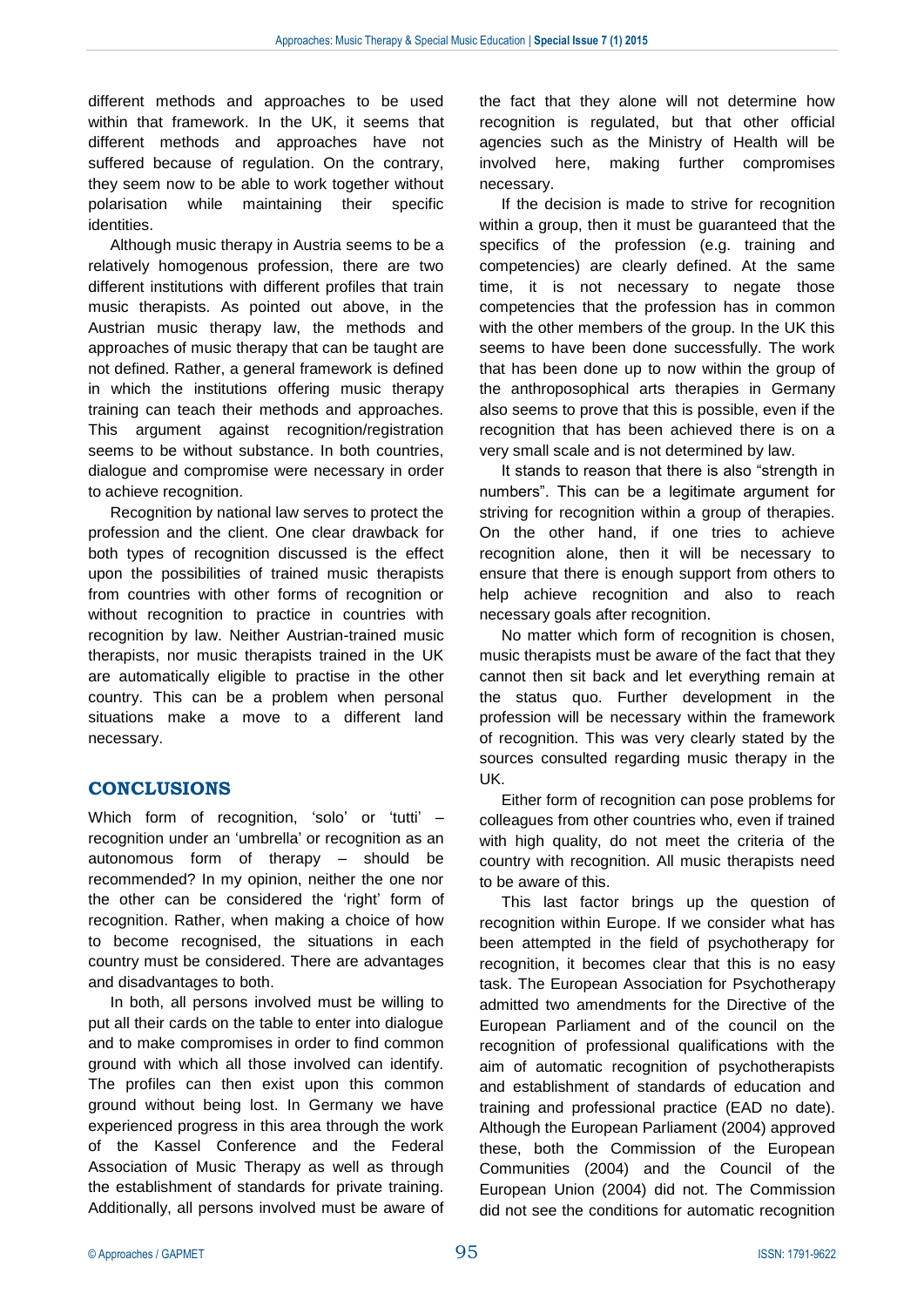as being met. These conditions were "consensus of the Member States, support of the profession and added value in terms of the free movement of professionals" (Commission of the European Communities 2004: 44). The Council of the European Union (2004) agreed to this decision.

However, even without automatic recognition, regulated professions in one country must take the qualifications of professionals of another country into account, assessing the equivalence to their own requirements. They may also make specific requirements of professionals such as the adherence to professional standards (EC, 2005, L 255/23). The Austrian Music Therapy Law takes both of these factors into account. In Paragraph 14, the procedure for recognition of EU and Swiss music therapists is established. In the sixth section of the law (Abschnitt 6), the professional responsibilities of the music therapist are defined in paragraphs 26 to 34 (BGBl. I Nr. 93/2008).

What is necessary in order for the voice of music therapy to be heard, whether we strive for recognition or not? In the sources consulted here, it became clear that music therapists must speak with one voice in order to be recognised within their countries, regardless of the type of recognition that is pursued. They must recognise each other in order to be recognised by others.

On the larger scale, national legal/professional recognition seems to be a prerequisite to European recognition. Whether a music therapy in a specific country is regulated as an autonomous profession or under the umbrella of several related therapies does not seem to be relevant within that context. The European Music Therapy Confederation (EMTC) can help support the development of a consensus regarding minimum standards of music therapy among its members, fulfilling its aims of promoting the continuous development of professional practice as well as the cooperation and exchange between member countries (EMTC 2011-2014). The results of this work could then represent a step toward European recognition.

Taking the musical reference of the title a little further, we can conclude that only by speaking with one voice (in harmony) will music therapists be able to reach a point where they can either be recognised as an autonomous profession (solo), or as one of several related professions (tutti) within their own countries. This does not mean that music therapy does not vary or contain dissonances. On the contrary – that would be very 'unmusical'! At the European level, the different countries (each a 'solo' with its own stylistic characteristics) must achieve a consensus in order to speak in harmony to achieve recognition.

# **REFERENCES**

- Art and Related Therapies (2005). Retrieved from [www.gov.uk/government/uploads/system/uploads/attachme](http://www.gov.uk/government/uploads/system/uploads/attachment_data/file/260197/arttherapist.pdf) [nt\\_data/file/260197/arttherapist.pdf](http://www.gov.uk/government/uploads/system/uploads/attachment_data/file/260197/arttherapist.pdf)
- BGB1.I Nr. 93/2008 (2008). *Musiktherapiegesetz – MuthG.*  Retrieved from [www.oebm.org/files/musiktherapiegesetz.pdf](http://www.oebm.org/files/musiktherapiegesetz.pdf)
- BVAKT (2010). *Was ist Anthroposophische Kunsttherapie (BVAKT)®?* Retrieved from [www.bvakt.de/index.php/anthroposophische-kunsttherapie](http://www.bvakt.de/index.php/anthroposophische-kunsttherapie-bvakt%20etrieved%20October%206)[bvakt etrieved October 6](http://www.bvakt.de/index.php/anthroposophische-kunsttherapie-bvakt%20etrieved%20October%206)
- Commission of the European Communities (2004). Amended proposal for a Directive of the European Parliament and of the Council on the recognition of professional qualifications (presented by the commission pursuant to Article 250(2) of the EC Treaty). Retrieved from

[www.europarl.europa.eu/meetdocs/2004\\_2009/documents/c](http://www.europarl.europa.eu/meetdocs/2004_2009/documents/com/com_com(2004)0317_/com_com/2004)1317_en.pdf) [om/com\\_com\(2004\)0317\\_/com\\_com/2004\)1317\\_en.pdf](http://www.europarl.europa.eu/meetdocs/2004_2009/documents/com/com_com(2004)0317_/com_com/2004)1317_en.pdf)

- Council of the European Union (2004). Interinstitutional file: 2002/0061(COD). Statement of the Council's Reasons. Retrieved from [http://ec.europa.eu/interna\\_market/qualifications/docs/2001](http://ec.europa.eu/interna_market/qualifications/docs/2001-newdir/motifs_en.pdf) [newdir/motifs\\_en.pdf](http://ec.europa.eu/interna_market/qualifications/docs/2001-newdir/motifs_en.pdf)
- Decker-Voigt, H. H. (2001). Geschichtlicher Abriss der Musiktherapie in der BRD – aus höchst subjektiver Sicht. In Decker-Voigt, H.H. (Ed.), *Schulen der Musiktherapie* (pp. 9-19). München: Ernst Reinhardt Verlag.
- Decker-Voigt, H. H. (2013). "Mein Erfolg hat viele Väter aber Mütter noch viel mehr" Ein Interview mit Frau Musiktherapia über die Entwicklung der Musiktherapie am Beispiel einiger ihrer Erinnerungen aus der musiktherapeutischen Geschichte seit 1948. In Deutsche Musiktherapeutische Gesellschaft e.V. (DMTG), *Jahrbuch Musiktherapie Vol. 9/2013: Wo steht die Musiktherapie im Gesundheitswesen*, (pp. 11-50). Wiesbaden: Dr. Ludwig Reichert Verlag.
- European Association for Psychotherapy (EAP) (no date). EU Platform Committee-history. Retrieved from [www.europsyche.org/contents/13376/eu-platform](http://www.europsyche.org/contents/13376/eu-platform-committee-history)[committee-history](http://www.europsyche.org/contents/13376/eu-platform-committee-history)
- EMTC (2011-2014). European Music Therapy Confederation. EMTC Mission Statement. Retrieved from [http://emtc](http://emtc-eu.com/)[eu.com/](http://emtc-eu.com/)
- European Parliament (2004). European Parliament legislative resolution on the proposal for a European Parliament and Council directive on the recognition of professional qualifications (COM(2002) 119 – C5-0113/2002- 2002/0061(COD)). Retrieved from [www.europarl.europa.eu/sides/getDoc.do?type=TA&referen](http://www.europarl.europa.eu/sides/getDoc.do?type=TA&reference=P5-TA-2004-0086&language=CS) [ce=P5-TA-2004-0086&language=CS](http://www.europarl.europa.eu/sides/getDoc.do?type=TA&reference=P5-TA-2004-0086&language=CS)
- The European Parliament and the Council of the European Union (2005). Directive 2005/36/EC of the European Parliament and of the Council of 7 September 2005 Recognition of professional qualifications (Text with EEA relevance). *Official Journal of the European Unio*n. 30.9.2005. L 255/22-L 255/142. Retrieved from [www.psychotherapy-competency.eu/Documents/EU-](http://www.psychotherapy-competency.eu/Documents/EU-Directive_2005_36.pdf)[Directive\\_2005\\_36.pdf](http://www.psychotherapy-competency.eu/Documents/EU-Directive_2005_36.pdf)

Finanzierung von Musiktherapie (no date). Retrieved from [www.oebm.org/musiktherapie/finanzierung-von-](http://www.oebm.org/musiktherapie/finanzierung-von-musiktherapie/finanzierung-von-musiktherapie.html)